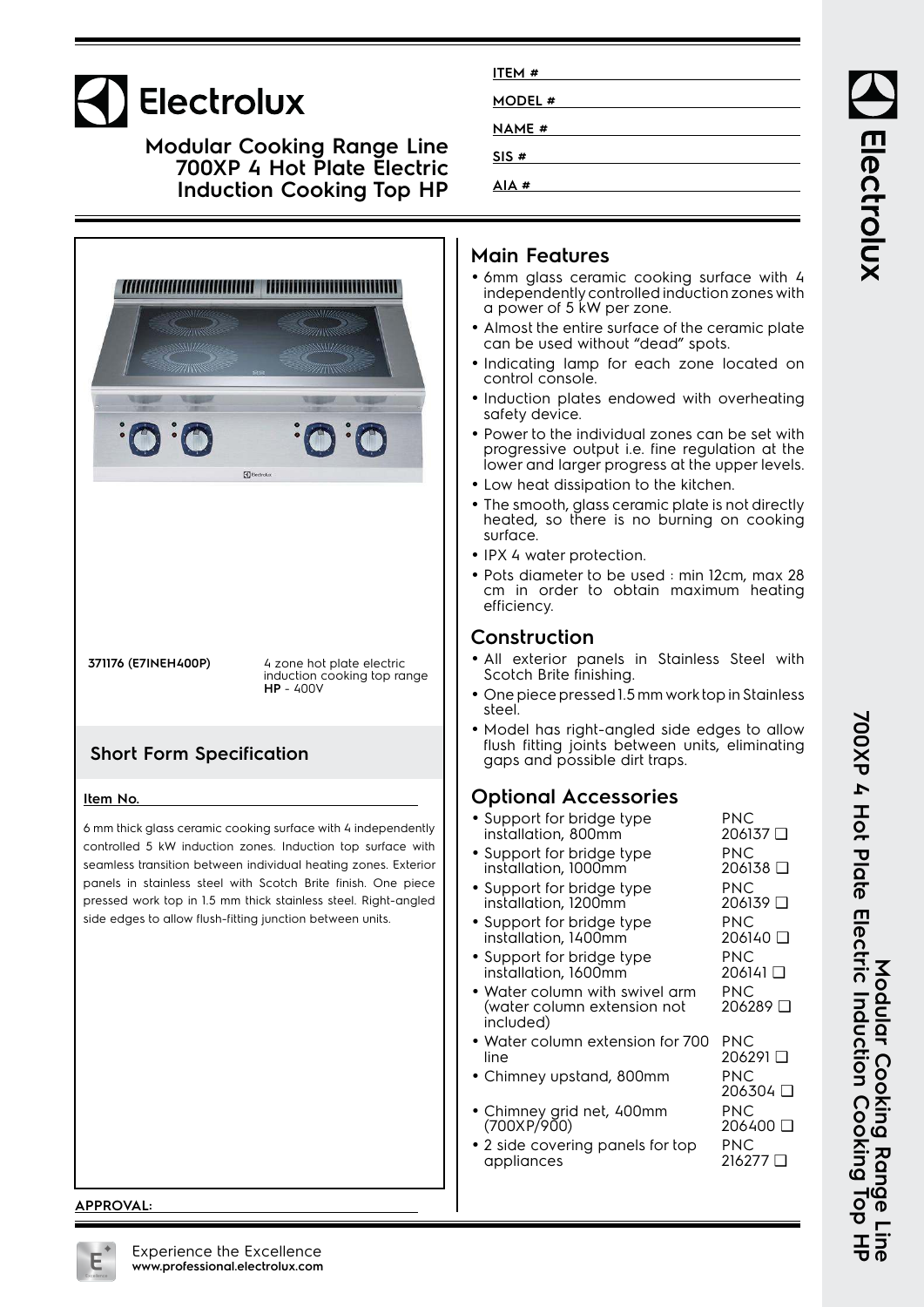

- **Modular Cooking Range Line 700XP 4 Hot Plate Electric Induction Cooking Top HP**
- Stainless steel universal frying pan with stainless steel handle (diam. 200mm) suitable for induction and all other heating sources PNC 653596  $\Box$
- Universal frying pan with stainless steel handle (diam. 240mm) suitable ❑ for induction and all other heating sources PNC 653597
- Universal frying pan with stainless steel handle (diam. 280mm) suitable ❑for induction and all other heating sources PNC 653598



The company reserves the right to make modifications to the products without prior notice. All information correct at time of printing.